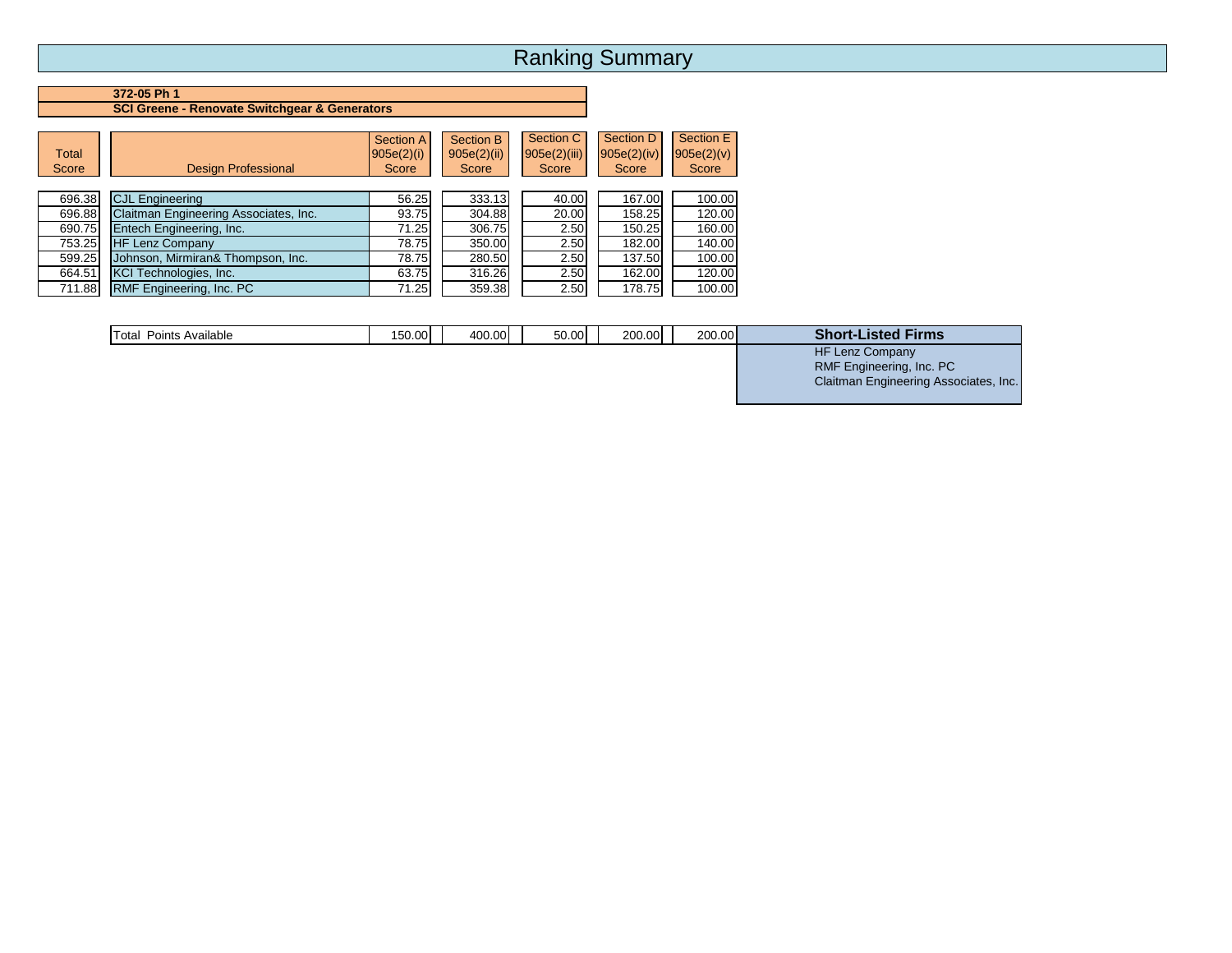#### **373-09 Ph 1 SCI Mahanoy - Repairs/Renovations to Switchgear & Generators**

| Total<br>Score | <b>Design Professional</b>             | <b>Section A</b><br>905e(2)(i)<br>Score | Section B<br>905e(2)(ii)<br>Score | Section C<br>905e(2)(iii)<br>Score | Section D<br>$905e(2)$ (iv)<br>Score | Section E<br>905e(2)(v)<br>Score |
|----------------|----------------------------------------|-----------------------------------------|-----------------------------------|------------------------------------|--------------------------------------|----------------------------------|
| 712.63         | Arris Engineering Group, Ltd.          | 97.50                                   | 296.88                            | 30.00                              | 148.25                               | 140.00                           |
| 673.13         | <b>CJL Engineering</b>                 | 56.25                                   | 343.13                            | 2.50                               | 171.25                               | 100.00                           |
| 664.50         | Claitman Engineering Associates, Inc.  | 93.75                                   | 296.75                            | 2.50                               | 151.50                               | 120.00                           |
| 748.75         | Entech Engineering, Inc.               | 71.25                                   | 315.50                            | 47.50                              | 154.50                               | 160.00                           |
| 735.88         | Greenman-Pedersen, Inc.                | 86.25                                   | 338.63                            | 22.50                              | 168.50                               | 120.00                           |
| 744.50         | <b>HF Lenz Company</b>                 | 78.75                                   | 344.25                            | 2.50                               | 179.00                               | 140.00                           |
| 650.38         | Integrated Engineering Solutions, Inc. | 150.00                                  | 261.63                            | 17.50                              | 121.25                               | 100.00                           |
| 633.01         | Johnson, Mirmiran & Thompson, Inc.     | 71.25                                   | 303.01                            | 7.50                               | 151.25                               | 100.00                           |
| 678.26         | <b>KCI Technologies, Inc.</b>          | 63.75                                   | 317.51                            | 17.50                              | 159.50                               | 120.00                           |
| 703.75         | RMF Engineering, Inc. PC               | 71.25                                   | 355.00                            | 2.50                               | 175.00                               | 100.00                           |

| <b>Total</b><br>Points Available | 150.00 | 400.00 | 50.00 | 200.00 | 200.00 | <b>Short</b><br>. .<br>Firms<br>Lister |
|----------------------------------|--------|--------|-------|--------|--------|----------------------------------------|
|                                  |        |        |       |        |        | Entech F<br>Engineering, Inc.          |

Threshold Points Required 0.000 0.000 0.000 0.000 0.000 0.000 0.000 0.000 0.000 0.000 0.000 0.000 0.000 0.000 0.000 0.000 0.000 0.000 0.000 0.000 0.000 0.000 0.000 0.000 0.000 0.000 0.000 0.000 0.000 0.000 0.000 0.000 0.00

Greenman-Pedersen, Inc.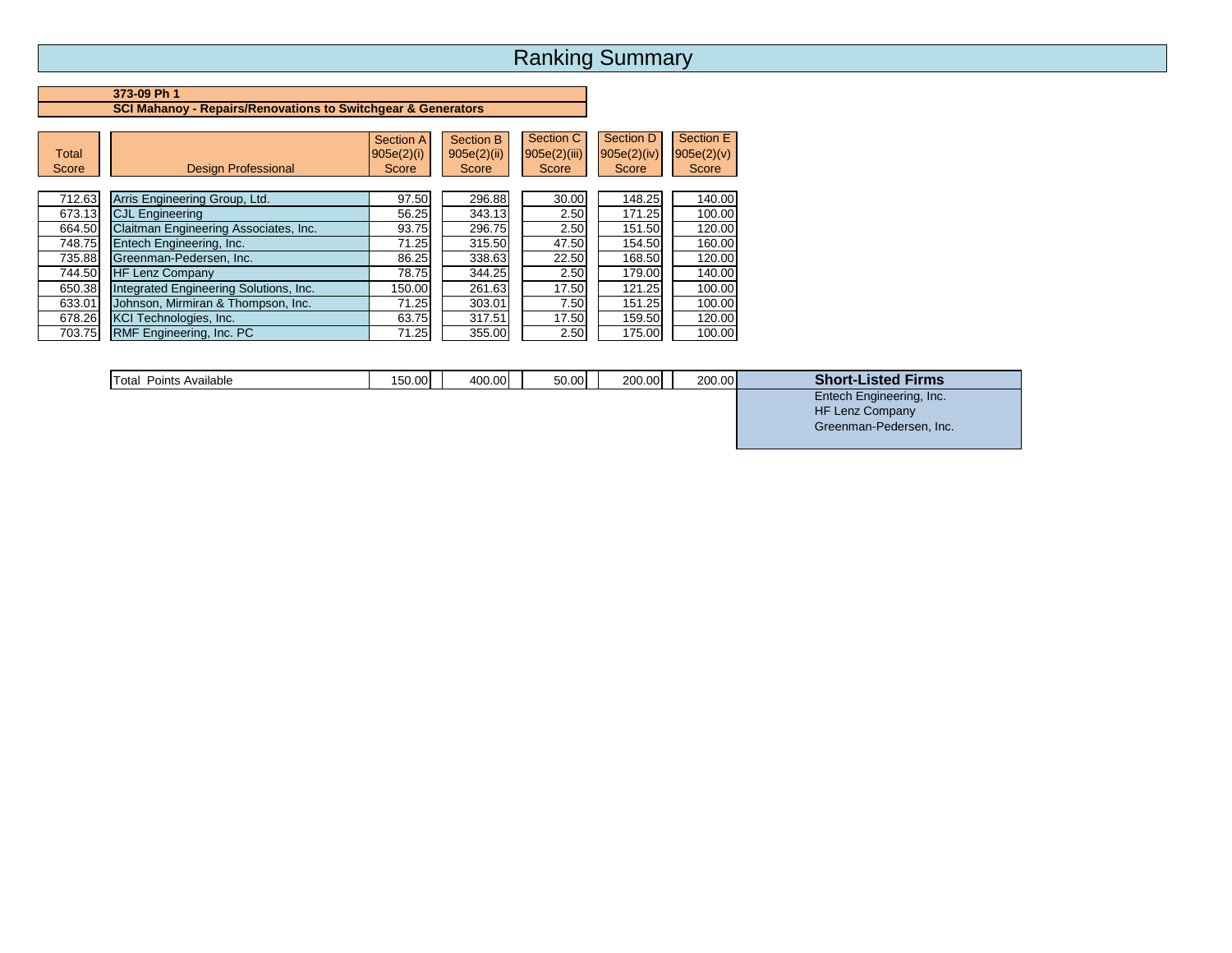**377-07 Ph 1 SCI Forest - Update IP Cameras**

| <b>Total</b><br>Score | Design Professional    | Section A<br> 905e(2)(i) <br>Score | Section B<br>905e(2)(ii)<br>Score | Section C<br>905e(2)(iii)<br>Score | Section D<br>905e(2)(iv)<br>Score | Section E<br>905e(2)(v)<br>Score |
|-----------------------|------------------------|------------------------------------|-----------------------------------|------------------------------------|-----------------------------------|----------------------------------|
|                       |                        |                                    |                                   |                                    |                                   |                                  |
| 680.55                | <b>CJL Engineering</b> | 56.25                              | 342.80                            | 7.50                               | 174.00                            | 100.00                           |

| Total Points Available | 150.00 | 400.00 | 50.00 | 200.00 | 200.00 | <b>Short-Listed Firms</b>             |
|------------------------|--------|--------|-------|--------|--------|---------------------------------------|
|                        |        |        |       |        |        | Professional Systems Engineering, LLC |
|                        |        |        |       |        |        | <b>CJL Engineering</b>                |
|                        |        |        |       |        |        |                                       |
|                        |        |        |       |        |        |                                       |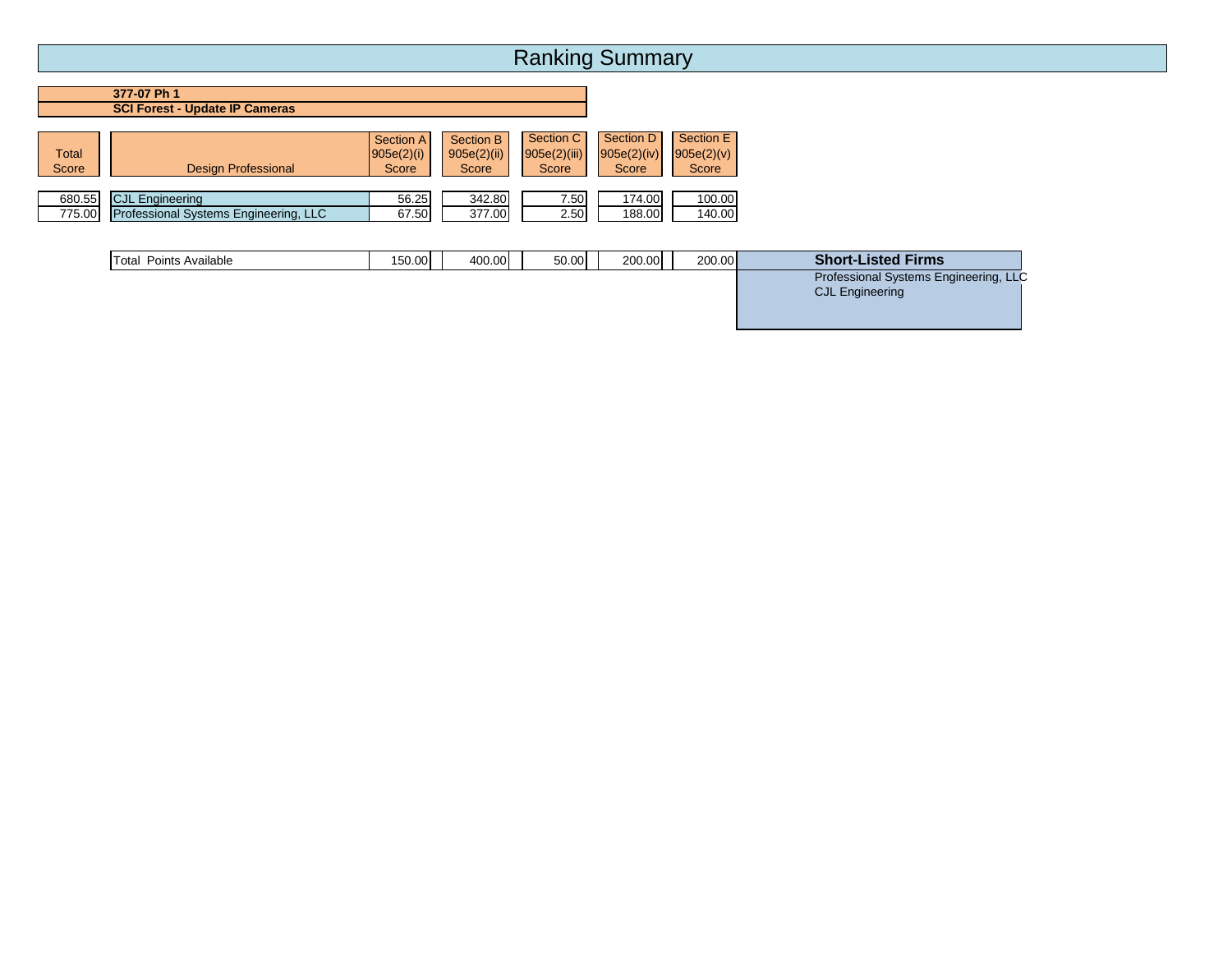#### **413-54 Phase 1 Slippery Rock University - Upgrade/Replace Electrical Infrastructure**

| <b>Total</b><br>Score | <b>Design Professional</b>              | <b>Section A</b><br>905e(2)(i)<br>Score | Section B<br>905e(2)(ii)<br>Score | Section C<br>905e(2)(iii)<br>Score | Section D<br>$905e(2)$ (iv)<br>Score | Section E<br>905e(2)(v)<br>Score |
|-----------------------|-----------------------------------------|-----------------------------------------|-----------------------------------|------------------------------------|--------------------------------------|----------------------------------|
| 781.44                | AE Works, Ltd.                          | 14.75                                   | 354.81                            | 6.00                               | 245.88                               | 160.00                           |
| 662.62                | Architectural Innovations, LLC          | 19.50                                   | 317.38                            | 6.00                               | 219.74                               | 100.00                           |
| 704.82                | <b>CJL Engineering</b>                  | 10.25                                   | 340.00                            | 6.50                               | 248.07                               | 100.00                           |
| 688.87                | Claitman Engineering Associates, Inc.   | 15.75                                   | 318.44                            | 5.50                               | 229.18                               | 120.00                           |
| 667.62                | <b>GAI Consultants, Inc.</b>            | 15.75                                   | 315.06                            | 7.00                               | 229.81                               | 100.00                           |
| 814.62                | <b>HF Lenz Company</b>                  | 14.50                                   | 381.13                            | 1.00                               | 277.99                               | 140.00                           |
| 599.12                | Intergrated Engineering Solutions, Inc. | 25.00                                   | 280.81                            | 0.50                               | 192.81                               | 100.00                           |
| 713.63                | <b>KCI Technologies, Inc.</b>           | 11.25                                   | 344.07                            | 0.50                               | 237.81                               | 120.00                           |
| 769.07                | Windward Engineers & Consultants, LLC   | 18.50                                   | 366.25                            | 0.50                               | 263.82                               | 120.00                           |

| Points Available<br>Total | 25.00 | 450.00 | 10.00 | 315.00 | 200.00 | <b>Short-Listed Firms</b> |
|---------------------------|-------|--------|-------|--------|--------|---------------------------|
|                           |       |        |       |        |        | <b>HF Lenz Company</b>    |
|                           |       |        |       |        |        | AE Works, Ltd.            |

Windward Engineers & Consultants, LLC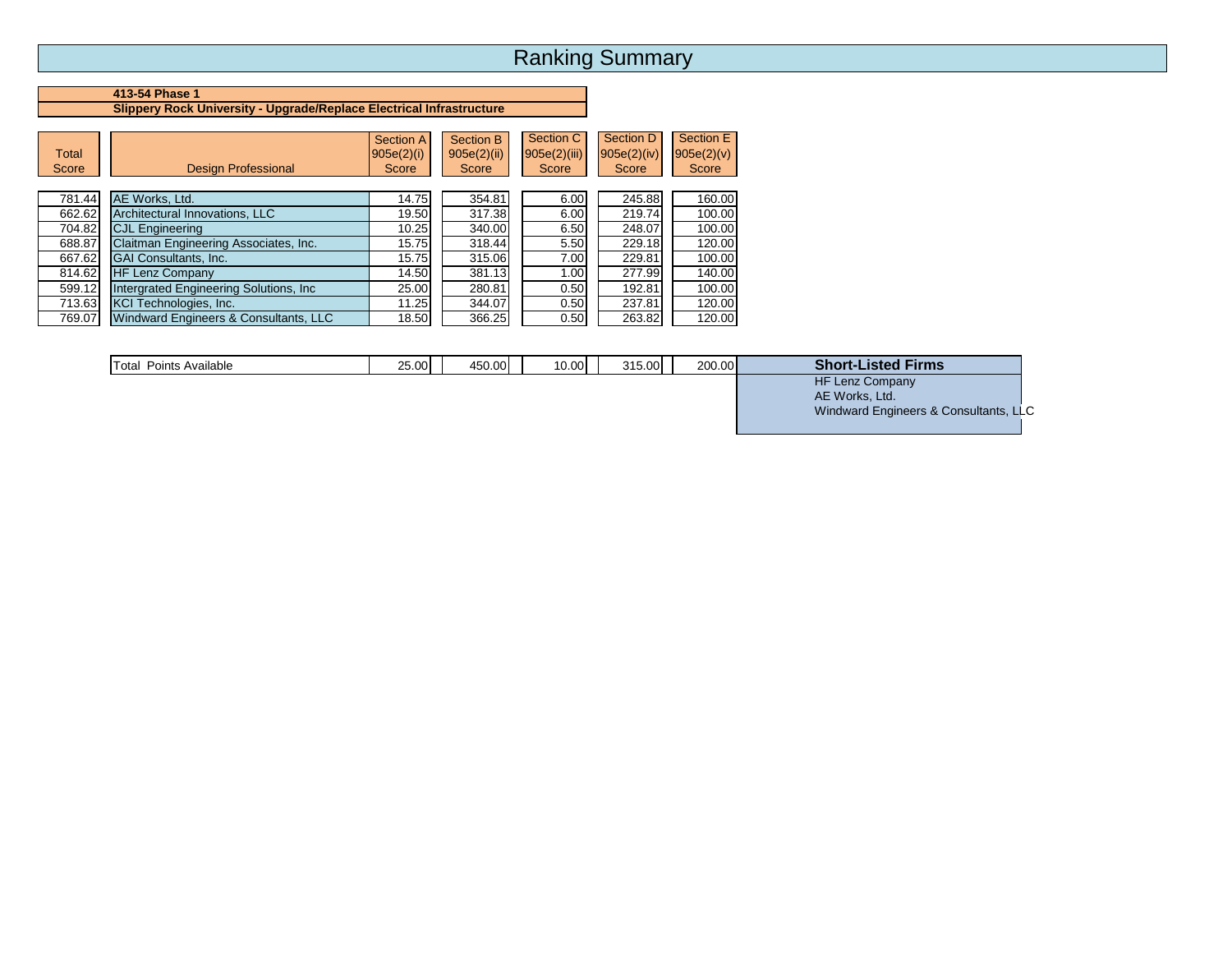#### **417-52 Phase 1 Thaddeus Stevens College - Additional Roof Work**

| <b>Total</b><br>Score | <b>Design Professional</b>         | <b>Section A</b><br> 905e(2)(i) <br>Score | Section B<br>905e(2)(ii)<br>Score | Section C<br>905e(2)(iii)<br>Score | Section D<br>$905e(2)$ (iv)<br>Score | Section E<br>905e(2)(v)<br>Score |
|-----------------------|------------------------------------|-------------------------------------------|-----------------------------------|------------------------------------|--------------------------------------|----------------------------------|
| 628.75                | Ballina Group, LLC                 | 42.50                                     | 281.75                            | 10.00                              | 154.50                               | 140.00                           |
| 628.13                | hemmler + camayd architects        | 25.00                                     | 288.13                            | 10.00                              | 165.00                               | 140.00                           |
| 562.00                | <b>KBA Engineering, PC</b>         | 33.75                                     | 266.75                            | 10.00                              | 161.50                               | 90.00                            |
| 774.75                | Muhlenberg Greene Architects, Ltd. | 35.00                                     | 285.75                            | 190.00                             | 164.00                               | 100.00                           |
| 558.75                | The Palumbo Group                  | 32.50                                     | 267.50                            | 10.00                              | 148.75                               | 100.00                           |
| 643.25                | <b>REI Engineers, Inc.</b>         | 42.50                                     | 248.25                            | 110.00                             | 142.50                               | 100.00                           |
| 717.13                | Roofing Resources, Inc.            | 43.75                                     | 278.88                            | 130.00                             | 164.50                               | 100.00                           |
| 701.50                | Roth Marz Partnership, PC          | 36.25                                     | 263.75                            | 100.00                             | 141.50                               | 160.00                           |
| 734.50                | <b>SAA Architects, Inc.</b>        | 26.25                                     | 291.25                            | 150.00                             | 167.00                               | 100.00                           |

| Total Points Available | 50.00 | 350.00 | 200.00 | 200.00 | 200.00 | <b>Short-Listed Firms</b>          |
|------------------------|-------|--------|--------|--------|--------|------------------------------------|
|                        |       |        |        |        |        | Muhlenberg Greene Architects, Ltd. |
|                        |       |        |        |        |        | <b>SAA Architects, Inc.</b>        |

Roofing Resources, Inc.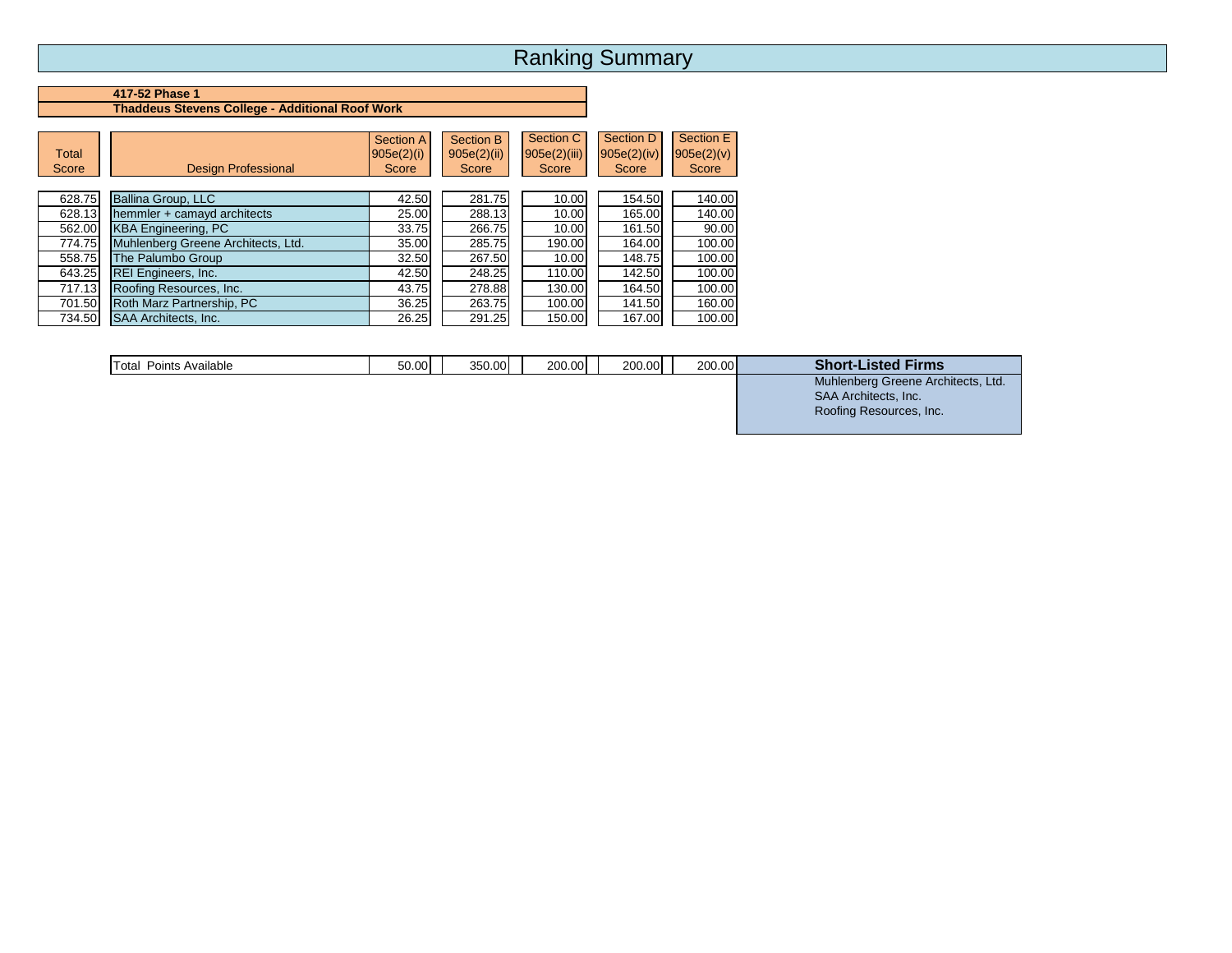### **577-39 Phase 1 SCI Phoenix - Construct New Residences**

| Total<br>Score | <b>Design Professional</b>        | Section A<br>905e(2)(i)<br>Score | Section B<br>905e(2)(ii)<br>Score | Section C<br>905e(2)(iii)<br>Score | Section D<br>$905e(2)$ (iv)<br>Score | Section E<br>905e(2)(v)<br>Score |
|----------------|-----------------------------------|----------------------------------|-----------------------------------|------------------------------------|--------------------------------------|----------------------------------|
| 715.01         | Ballina Group, LLC                | 127.50                           | 297.51                            | 2.50                               | 147.50                               | 140.00                           |
| 666.25         | Cedarville Engineering Group, LLC | 93.75                            | 286.25                            | 45.00                              | 141.25                               | 100.00                           |
| 667.51         | hemmler + camayd architects       | 75.00                            | 303.76                            | 2.50                               | 146.25                               | 140.00                           |
| 798.13         | IEI Group, Ltd.                   | 142.50                           | 346.38                            | 37.50                              | 171.75                               | 100.00                           |
| 637.01         | <b>KBA Engineering, PC</b>        | 101.25                           | 297.01                            | 2.50                               | 146.25                               | 90.00                            |
| 625.51         | The Palumbo Group                 | 97.50                            | 286.01                            | 2.50                               | 139.50                               | 100.00                           |
| 677.50         | Ramla Benaissa Architects, LLC    | 60.00                            | 278.75                            | 37.50                              | 141.25                               | 160.00                           |
| 768.26         | Roth Marz Partnership, PC         | 108.75                           | 310.01                            | 30.00                              | 159.50                               | 160.00                           |
| 611.88         | <b>UpStreet Architects, Inc.</b>  | 101.25                           | 309.38                            | 2.50                               | 158.75                               | 40.00                            |

| Total<br>Points Available | 150.00 | 400.00 | 50.00 | 200.00 | 200.00 | <b>Short-Listed Firms</b> |
|---------------------------|--------|--------|-------|--------|--------|---------------------------|
|                           |        |        |       |        |        | IEI Group, Ltd.           |
|                           |        |        |       |        |        | Roth Marz Partnership, PC |
|                           |        |        |       |        |        | Ballina Group, LLC        |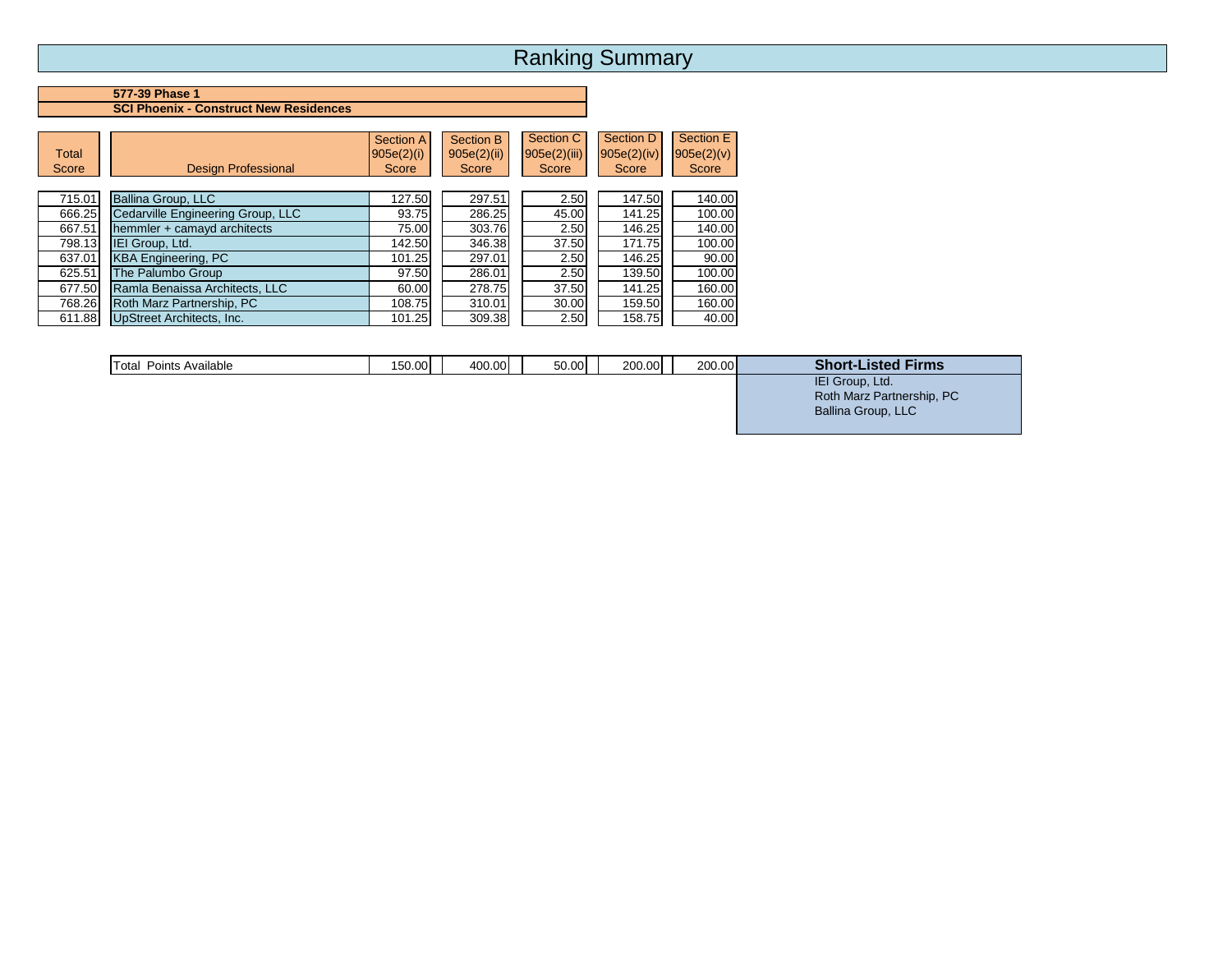### **948-87 Phase 1 PA State Museum - Paver Repair/Replacement**

| Total<br>Score | <b>Design Professional</b>        | Section A<br> 905e(2)(i) <br>Score | Section B<br>905e(2)(ii)<br>Score | Section C<br>905e(2)(iii)<br>Score | Section D<br>905e(2)(iv)<br>Score | Section E<br>905e(2)(v)<br>Score |
|----------------|-----------------------------------|------------------------------------|-----------------------------------|------------------------------------|-----------------------------------|----------------------------------|
| 615.75         | Cedarville Engineeirng Group, LLC | 62.50                              | 281.25                            | 25.00                              | 147.00                            | 100.00                           |
| 738.60         | Chris Dawson Architect LLC        | 97.50                              | 294.50                            | 100.00                             | 146.60                            | 100.00                           |
| 600.00         | Greenman-Pedersen, Inc.           | 50.00                              | 281.00                            | 5.00                               | 144.00                            | 120.00                           |
| 670.00         | <b>SAA Architects, Inc.</b>       | 52.50                              | 291.50                            | 80.00                              | 146.00                            | 100.00                           |
| 808.60         | VITETTA Group, Inc.               | 35.00                              | 343.00                            | 100.00                             | 170.60                            | 160.00                           |

| VITETTA Group, Inc.<br><b>Chris Dawson Architect LLC</b> | <b>Total Points Available</b> | 100.00 | 400.00 | 100.00 | 200.00 | 200.00 | <b>Short-Listed Firms</b>   |
|----------------------------------------------------------|-------------------------------|--------|--------|--------|--------|--------|-----------------------------|
|                                                          |                               |        |        |        |        |        | <b>SAA Architects, Inc.</b> |